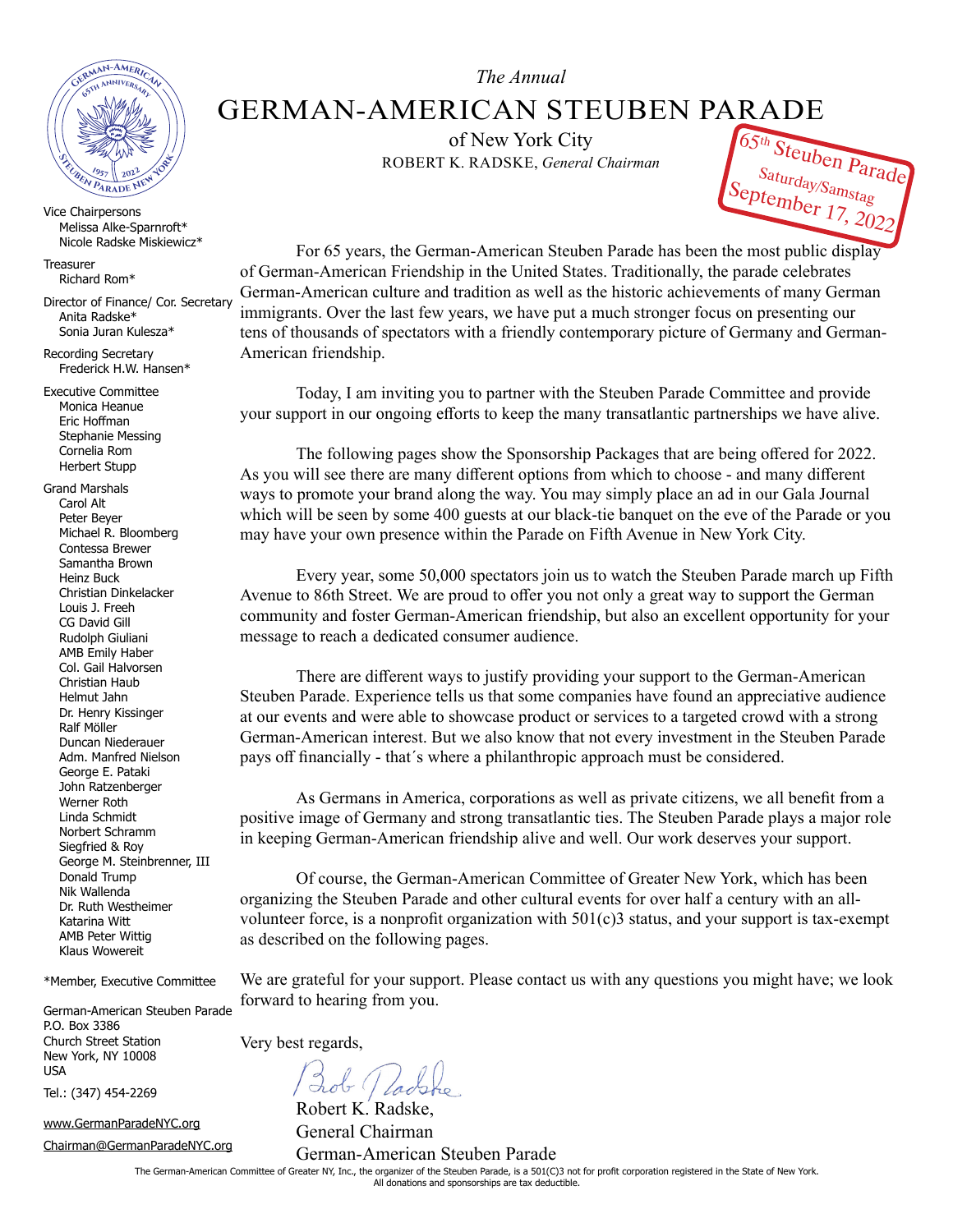

GERMAN-AMERICAN STEUBEN PARADE

# **PREMIUM CORPORATE PACKAGES**

## **Benefactor (\$20,000 / \$11,200 tax-deductible)**

#### **- Exclusive Appearance within the Steuben Parade**

(Details to be determined individually)

#### **- Steuben Parade VIP Package**

o 10 VIP tickets (1 Table) with Premium Seating at the Parade Gala o 10 Executive Tent tickets to the Steuben Parade Grand Stand and Oktoberfest in Central Park

#### **- VIP/Chairman Reception with Dignitaries**

#### **- Logo Placement and Mention on Live Stream**

- 1 full page ad in the Souvenir Journal
- Premier logo placement and Link on Steuben Parade Website and Brochures

## **Patron (\$10,000 / \$4,200 tax-deductible)**

#### **- Steuben Parade VIP Package**

o 4 VIP tickets with Preferred Seating at the Parade Gala

o 4 Executive Tent tickets to the Steuben Parade Grand Stand and Oktoberfest in Central Park

#### **- VIP/Chairman reception with Dignitaries**

#### **- Logo Placement on Live Stream**

- 1 full page ad in the Souvenir Journal
- Preferred logo placement and Link on Steuben Parade Website and Brochures

### **Friend (\$5,000 / \$2,200 tax-deductible)**

#### **- Steuben Parade VIP Package**

o 2 VIP tickets with Preferred Seating at the Parade Gala o 2 VIP Executive Tent tickets to the Steuben Parade Grand Stand and Oktoberfest in Central Park

#### **- VIP/Chairman reception with Dignitaries**

#### **- Sponsor Name Listed on Live Stream**

- 1 half-page ad in the Souvenir Journal
- Logo placement and Link on Steuben Parade Website and Brochures

# **Supporter (\$2,500 / \$1,500 tax-deductible)**

### **- Steuben Parade VIP Package**

o 2 VIP tickets with Preferred Seating at the Parade Gala o 2 Executive Tent tickets to the Steuben Parade Grand Stand and Oktoberfest in Central Park

### **- VIP/Chairman reception with Dignitaries**

### **- Sponsor Name Listed on Live Stream**

- Quarter-page ad in the Souvenir Journal

- Logo placement and Link on Steuben Parade Website